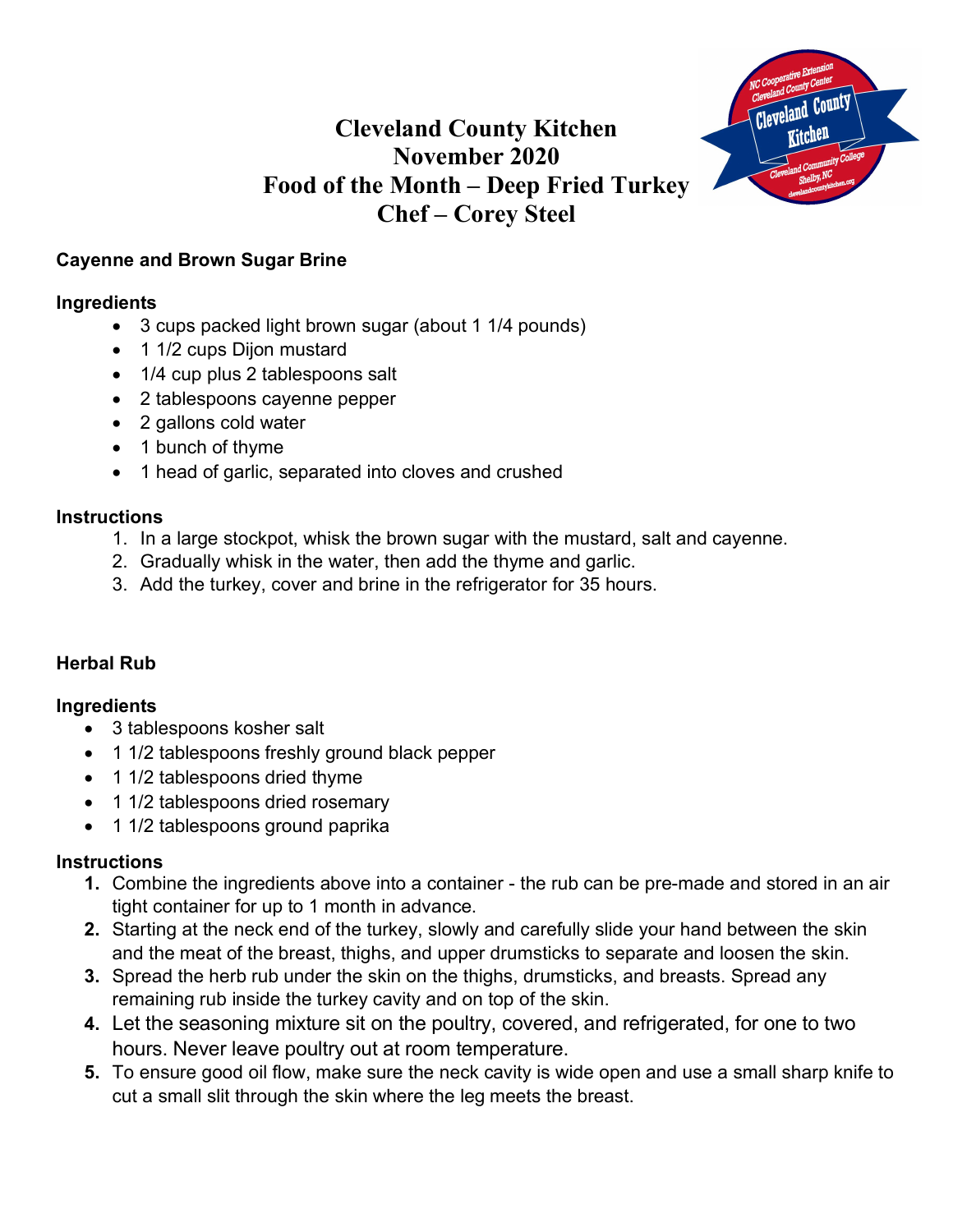## **Cajun Rub**

#### **Ingredients**

- 1/4 cup salt (non-iodized)
- 2 tablespoons onion powder
- 2 tablespoons paprika (not smoked)
- 1 tablespoon oregano (ground)
- 1 tablespoon garlic powder
- 2 teaspoons cayenne pepper (adjust to your liking)
- 1 teaspoon thyme (dried)

## **Instructions**

- **1.** Combine the ingredients, as in the Herbal Rub these can be pre-made and stored for up to a month in advance in an air tight container.
- **2.** You may want to wear rubber gloves when applying the rub so the hot spices won't irritate your skin (especially if you rub your eyes hours later).
- **3.** Pat your turkey dry.
- **4.** Rub the mixture over the entire surface of the poultry, inside and out. Do your best to work the rub in under the skin of the breast.
- **5.** Let the seasoning mixture sit on the poultry, covered and refrigerated, for one to two hours. Never leave poultry out at room temperature.

## **How to Deep Fry the Turkey**

#### **Instructions**

- 1. In a turkey fryer or an 18-quart or larger stockpot, \*check to determine the correct amount of oil needed to safely fry the size turkey you are preparing.
- 2. Add oil to turkey fryer or an 18-quart or larger stockpot and bring the oil to 350°; this can take up to an hour.
- 3. Remove the turkey from the brine and pat it dry inside and out with paper towels.
- 4. Transfer the turkey to a frying basket, breast side up.
- 5. Lower the turkey into the hot oil and fry for 3 minutes per pound, 36 minutes.
- 6. Lift the basket out of the fryer and check for doneness using a food thermometer thermometer should register 165 degrees when checked in several thickest spots as directed in this fact sheet: *Turkey Talk: Cooking /* https://foodsafety.ces.ncsu.edu/wp-content/uploads/2020/11/Turkey-Talk\_Cook-Temps\_IG\_Nov2019-1.png
- 7. Drain the turkey on a rack set over a rimmed baking sheet for 15 minutes.
- 8. Carve and serve.